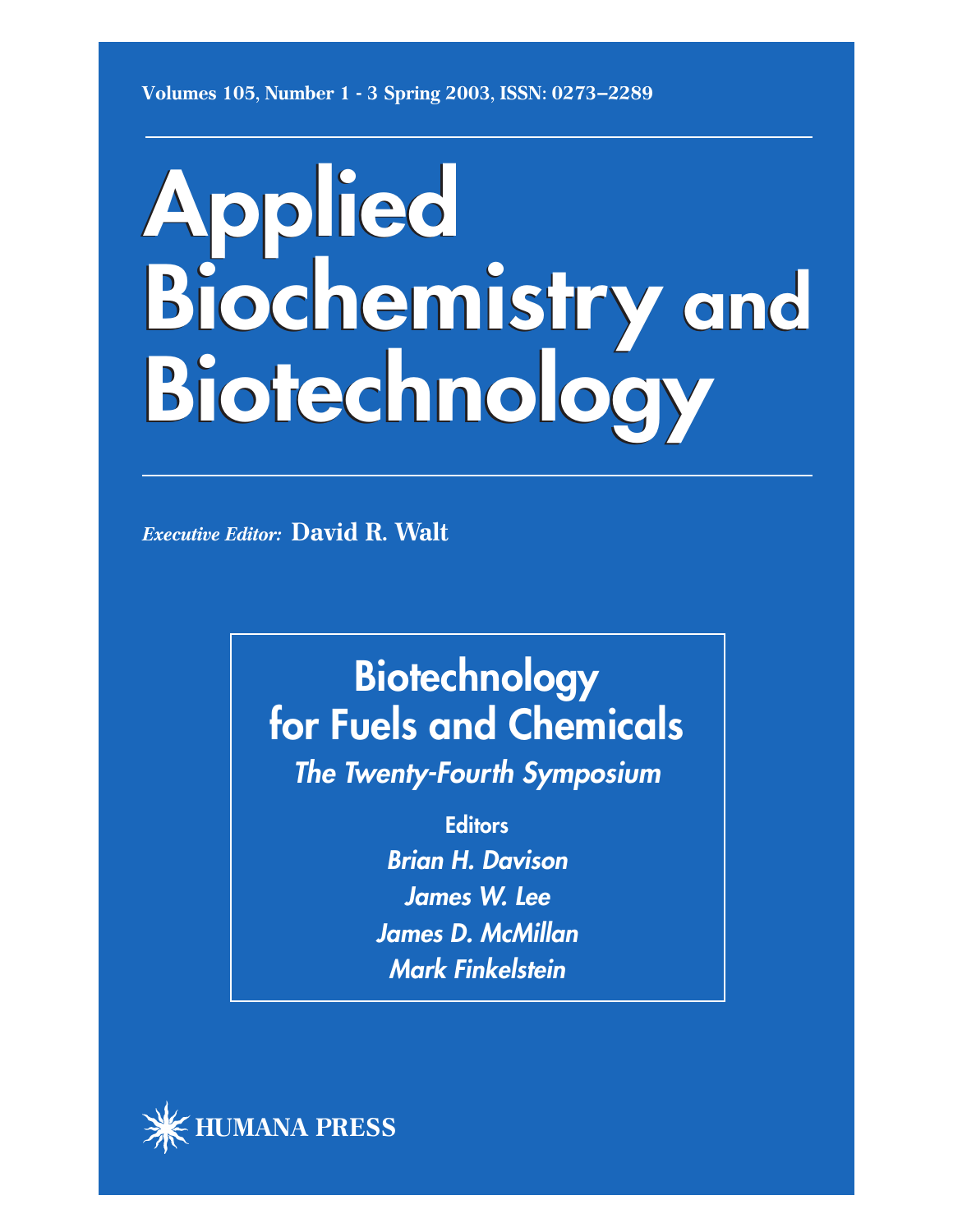# **Dilute–Sulfuric Acid Pretreatment of Corn Stover in Pilot-Scale Reactor**

Investigation of Yields, Kinetics, and Enzymatic Digestibilities of Solids

### **DANIEL J. SCHELL, \* JODY FARMER, MILLIE NEWMAN, AND JAMES D. MCMILLAN**

National Bioenergy Center, National Renewable Energy Laboratory, 1617 Cole Boulevard, Golden, CO 80401, E-mail: dan\_schell@nrel.gov

#### **Abstract**

Corn stover is a domestic feedstock that has potential to produce significant quantities of fuel ethanol and other bioenergy and biobased products. However, comprehensive yield and carbon mass balance information and validated kinetic models for dilute–sulfuric acid  $(H_2SO_4)$  pretreatment of corn stover have not been available. This has hindered the estimation of process economics and also limited the ability to perform technoeconomic modeling to guide research. To better characterize pretreatment and assess its kinetics, we pretreated corn stover in a continuous 1 t/d reactor. Corn stover was pretreated at 20% (w/w) solids concentration over a range of conditions encompassing residence times of 3–12 min, temperatures of 165– 195°C, and  $H_2SO_4$  concentrations of 0.5–1.4% (w/w). Xylan conversion yield and carbon mass balance data were collected at each run condition. Performance results were used to estimate kinetic model parameters assuming biphasic hemicellulose hydrolysis and a hydrolysis mechanism incorporating formation of intermediate xylo-oligomers. In addition, some of the pretreated solids were tested in a simultaneous saccharification and fermentation (SSF) process to measure the reactivity of their cellulose component to enzymatic digestion by cellulase enzymes. Monomeric xylose yields of 69–71% and total xylose yields (monomers and oligomers) of 70–77% were achieved with performance level depending on pretreatment severity. Cellulose conversion yields in SSF of 80–87% were obtained for some of the most digestible pretreated solids.

**Index Entries:** Pretreatment; dilute–sulfuric acid; enzymatic conversion; corn stover; xylan conversion; kinetics; pilot scale.

\*Author to whom all correspondence and reprint requests should be addressed.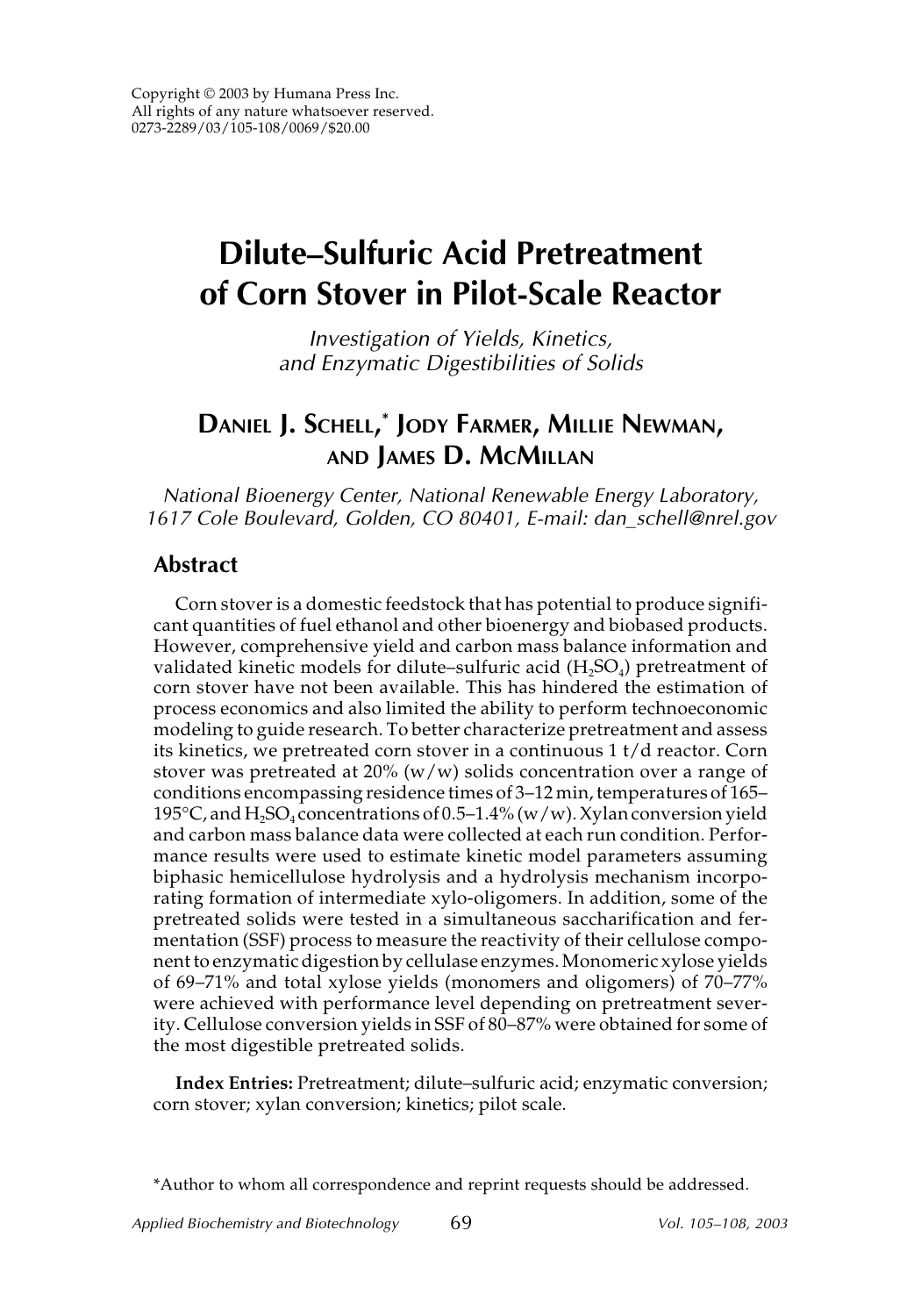#### **Introduction**

The potential of biomass-derived ethanol for use as a transportation fuel has been previously documented *(1,2)*. One promising technology for conversion of biomass to ethanol is an enzyme-based process utilizing a pretreatment process to enhance the enzymatic conversion of cellulose to soluble glucose. A variety of pretreatment processes utilizing mechanical, thermomechanical, and thermochemical processing have been developed to alter the structural and chemical composition of biomass to improve enzymatic conversion *(3,4)*. One pretreatment that has been extensively explored is a high temperature, dilute–sulfuric acid  $(H_2SO_4)$  process, which also effectively hydrolyzes the hemicellulosic portion of the biomass to soluble sugars.

Extensive work has been done on dilute– $H_2SO_4$  pretreatment of a variety of feedstocks *(3)*, however, relatively little work has been done using corn stover. Corn stover, which includes the leaves, stalks, and cobs of the corn plant, may be available in quantities that could support significant production of ethanol and other bioenergy and biobased products. Several groups have investigated dilute– $H_2SO_4$  pretreatment of corn stover at low solids concentrations in batch, bench-scale reactors *(5,6)*, but little information on xylan hydrolysis is reported. The primary focus of previous work has been on obtaining good enzymatic conversion of the pretreated solids.

More recently, Esteghlalian et al. (7) performed dilute–H<sub>2</sub>SO<sub>4</sub> pretreatments at 10% solids concentration in a Parr reactor at conditions of 140–180 $\degree$ C, 0.6–1.2% (w/w) H<sub>2</sub>SO<sub>4</sub>, and estimated residence times spanning 1–60 min. They modeled biphasic xylan hydrolysis and determined the rate constants using Arrhenius-type expressions with preexponential factors dependent on the effective acid concentration (i.e., acid concentration after neutralization by ash contained in the feedstock) to determine the rate constants. The model-predicted monomeric yields of 80–90% could be achieved at temperatures of 170–180°C with effective acid concentrations >1.0%.

Chen et al. *(8)* determined the kinetic parameters for dilute– $H_2SO_4$ xylan hydrolysis modeled with biphasic xylan hydrolysis and formation of intermediate xylo-oligomers. Pretreatments were performed in a Parr reactor at 6% solids concentration using temperature conditions of 120–150°C, acid concentrations of 0.44–1.9%, and residence times of 2–90 min. These investigators calculated that maximum xylose yields were about 89% regardless of reaction temperature.

The goal of the present work was to investigate dilute– $H_2SO_4$  pretreatment of corn stover in a pilot-scale (1 dry t of biomass/d) continuous reactor at high solids concentrations  $(20\% \, \text{[w/w]}).$  We wished to work at conditions and with equipment that would generate more commercially relevant results than have been reported previously. The results produced during our study were xylan yields with carbon mass balance closure data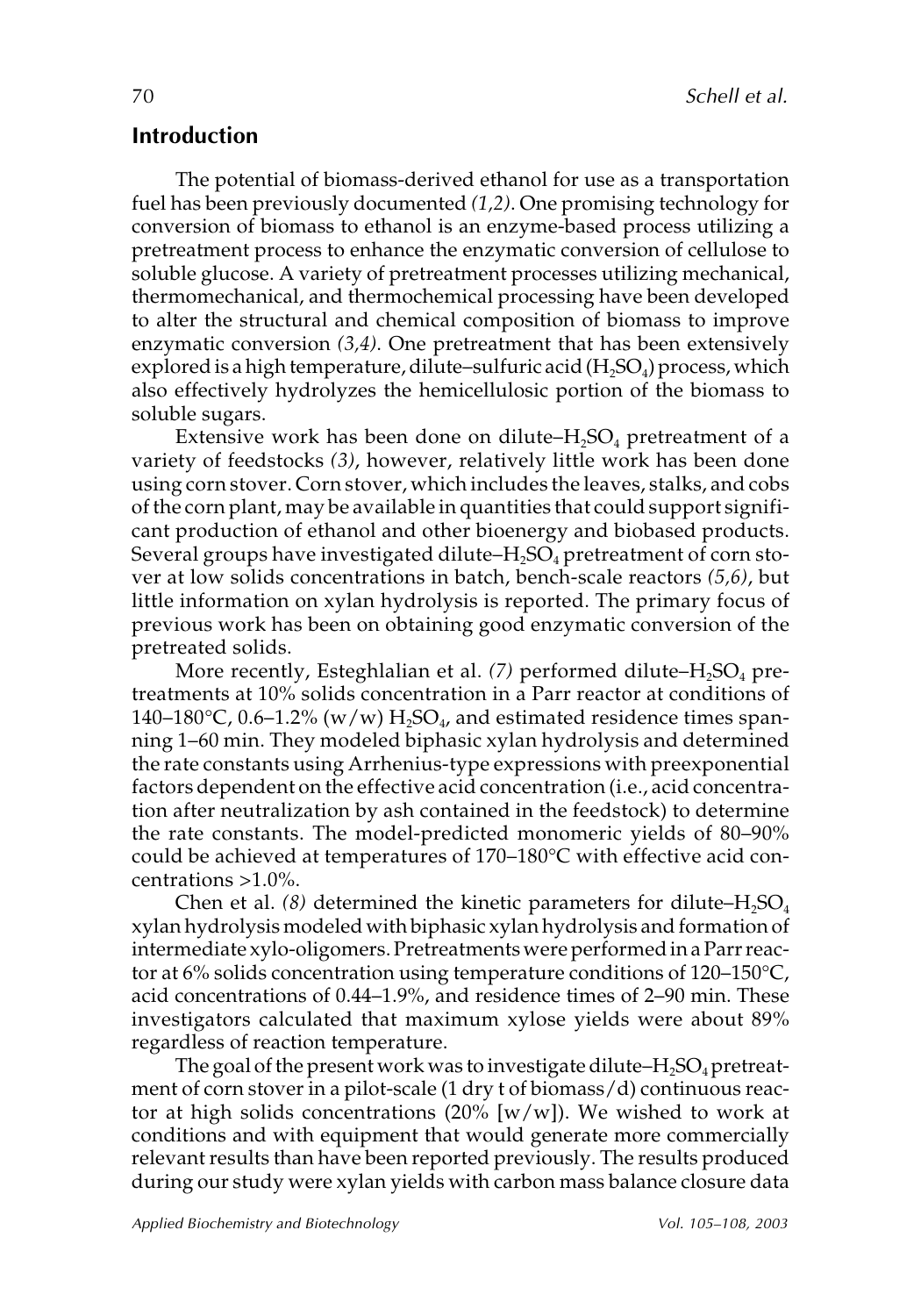and enzymatic cellulose digestibilities at a variety of pretreatment conditions. In addition, rate parameters were determined from the data for a kinetic model based on biphasic xylan hydrolysis that incorporates intermediate xylo-oligomer formation.

Calculating carbon mass balance across the pretreatment process is a useful technique for assessing the accuracy of performance measurements. Obtaining good carbon mass balance closure indicates internal data consistency and provides a higher level of confidence in the accuracy of the underlying data. This is increasingly important as technology moves toward commercialization, because confidence in performance data is essential for engineering companies to commit to guaranteeing process performance. If carbon mass balance closures near 100% cannot be obtained, then process stoichiometry or the accuracy of measuring one or more of the carbon-containing process streams is suspect.

#### **Materials and Methods**

#### Corn Stover

Corn stover was obtained directly from Biomass AgriProducts (Harlan, IA). The tub-ground material was approx 9 mo old (harvested in fall 1999) when received at National Renewable Energy Laboratory (NREL) (summer 2000) and was then used over a period of 9 mo. As received, corn stover was washed by mixing with water in an agitated 6000-L conical tank to remove dirt and other foreign matter. The washed corn stover was then dried to approx 10% moisture before use. The composition of the washed corn stover (on a dry basis) from an average of five randomly selected samples from the lot was 37.1% cellulose, 19.8% xylan, 2.5% arabinan, 1.6% galactan, 1.4% mannan, 20.7 % lignin (acid soluble and insoluble), 7.8% protein, 5.2% ash, and 2.4% acetate.

#### Pretreatment System

Dilute– $H_2SO_4$  pretreatments were conducted in a continuous pilotscale reactor operating at a feed rate of approx 32 kg (dry basis)/h. The process flow diagram of the pretreatment system is shown in Fig. 1 and Schell et al. *(9)* describe in more detail the pilot plant and the data acquisition and control system. Biomass is conveyed to the pretreatment system from a feed hopper via a weigh belt and belt conveyor. The continuous pretreatment system consists of acid supply tanks; a biomass mixer; a hightemperature, high-pressure reactor system; and a flash tank. The pretreatment reactor system is a vertical pulp digester supplied by Sunds Defibrator, (now Metso Paper USA, Norcross, GA) and includes the reactor and material feed (plug feeder) and discharge (reciprocating popet valves) systems. The reactor is steam heated and can operate at temperatures of 150–200°C, and residence times of 3–20 min can be achieved by controlling feedstock level in the reactor. A gamma-ray level sensor measures the level of biomass in the pretreatment reactor. The acid delivery system consists of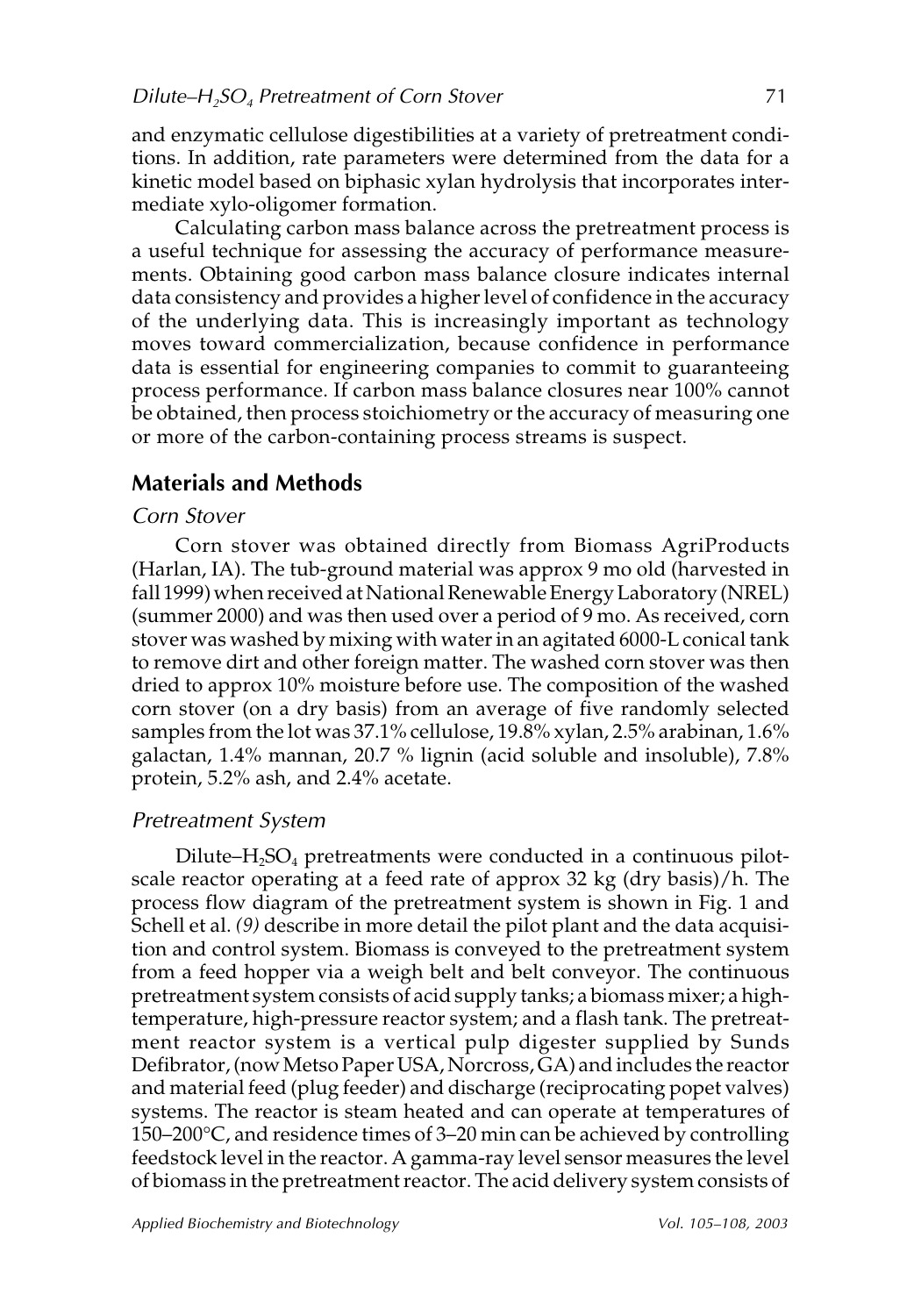

Fig. 1. Diagram of pilot-scale dilute- $H_2SO_4$  pretreatment system.

two fiberglass-reinforced plastic tanks (only feeding from one tank at a time) and associated pumps. Acid is diluted to  $5-12\%$  (w/w) in the acid tank, and a calibrated conductivity probe measures acid concentration.

Continuous operation of the pretreatment system begins at the feed hopper. Washed and dried corn stover in totes is dumped into the feed hopper. Feedstock is continuously metered from the hopper onto a weigh belt that controls feed rate. A signal from the weigh belt provides feedback control to the screw on the bottom of the hopper that controls weigh belt loading. The feed rate is also used to control other additions of material (e.g., acid and water). The corn stover then exits the weigh belt onto a belt conveyor that delivers it to the pug mill mixer for mixing with dilute acid and water. Water is added as needed to adjust the solids concentration in the pretreatment reactor. The wetted feedstock is screw conveyed to a plug feeder that compresses the material into an impermeable plug that is then forced into the pretreatment reactor. Liquid pressed out of the material by the plug feeder is pumped into the pretreatment reactor to maintain desired acid and water concentrations. The corn stover enters the side of the reactor and is conveyed by twin screws to the top of the reactor, where it flows over a weir and enters the main body of the reactor. There is no mixing in the main reactor body and the material essentially moves by plug gravity flow to the reactor discharge port at the bottom of the reactor. A rotating scraper on the bottom of the reactor facilitates movement of mate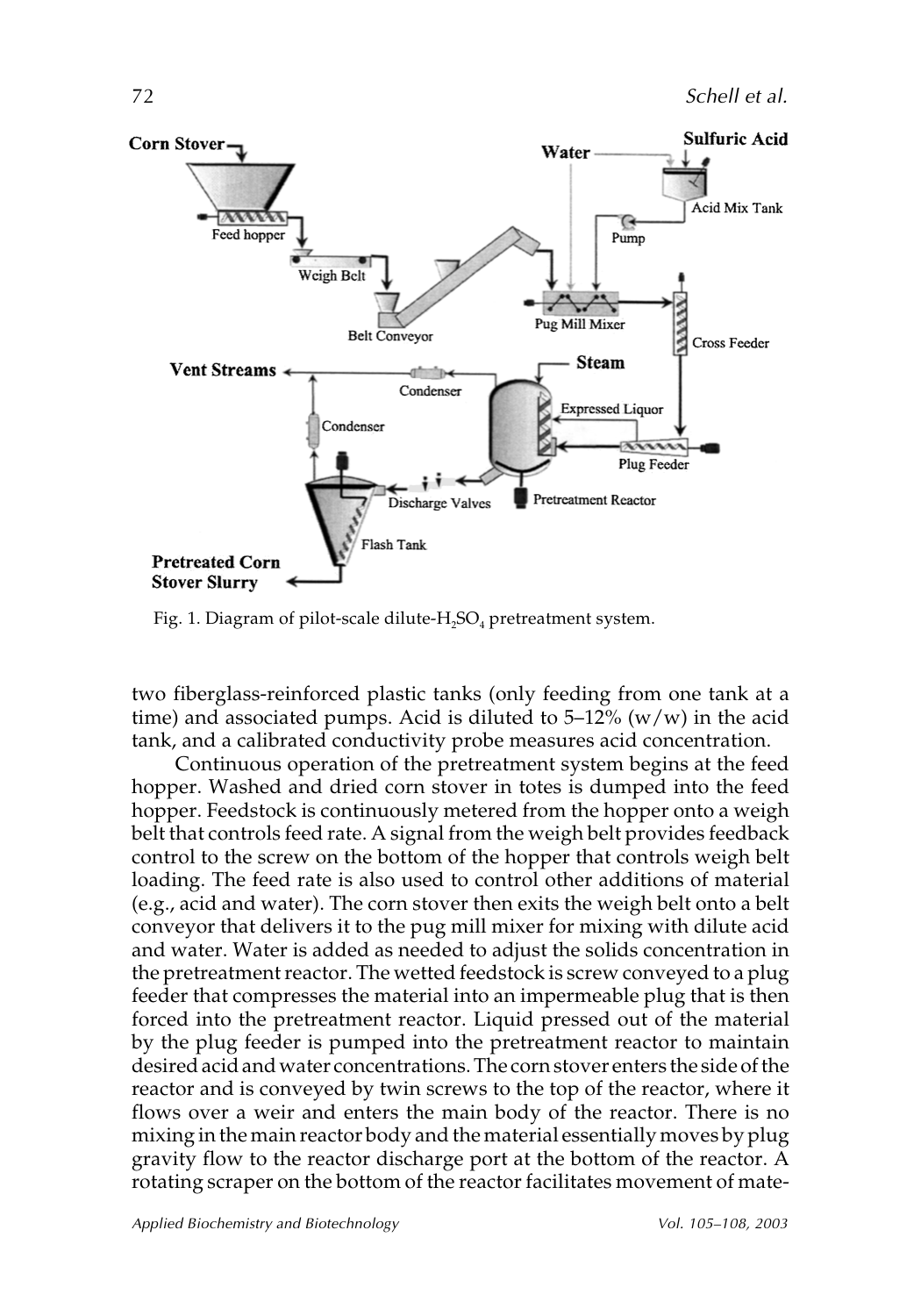rial to the discharge port. Two reciprocating popet valves operating as a pressure lock direct the pretreatment material into the flash tank. The reactor is vented to remove non-condensables and this stream is sent to a condenser. The flash tank is a conical screw mixer, and vapor exiting from the top of the tank is also sent to a condenser. The noncondensable fraction from both of these streams is sent to a scrubber. The pretreated feedstock exits the bottom of the flash tank.

#### Pretreatment Experimental Protocol

Pretreatments were performed by first establishing steady-state conditions in the pretreatment reactor, i.e., ensuring that the feed rates of biomass, acid, water, and steam were all stable for at least 10–15 min after a change in operating set points. After steady-state conditions were established, the reactor was emptied and then allowed to fill to establish a level vs residence time calibration. The reactor residence time was then set to the desired value and the system was again allowed to come to steady state. After approximately three residence times, the flash tank was reemptied and pretreated material was collected over a period of three (or more) residence times. During this collection period, the corn stover was sampled before entering the pretreatment reactor, and its moisture content was measured using a Denver Instruments (Arvada, CO) Model IR-100 Infrared Moisture Balance. Additionally, samples of the vent streams from the reactor and the flash tank were condensed and collected. At the end of the collection period, the flash tank was emptied and a sample of the pretreated slurry was obtained. The data acquisition and control system collected data on flow rates, pressures, temperatures, and level every 30 s. These data were averaged and used to define operating conditions and calculate yield and mass balance results.

A total of 41 pretreatment runs were completed, including some replicates, as summarized in Table 1. Conditions were varied from temperatures of 165–183°C, residence times of 3–12 min, and acid concentrations in the liquid phase of  $0.5-1.41\%$  (w/w). All runs were conducted using a 20% total solids concentration in the pretreatment reactor on an unhydrolyzed feed solids basis. Five of the runs (nos. 37–41) were carried out at conditions outside of these ranges and are discussed separately. Table 1 shows the nominal acid concentration, which is different from the effective acid concentration. Variability in the effective acid concentration may occur because the neutralizing capacity of the stover may not be constant within a batch of material. The final pH of the post-pretreatment liquor was used in this work rather than the effective acid concentration because pH inherently accounts for the feedstock's neutralizing capacity.

#### Chemical Analysis

The composition of raw and pretreated corn stover was measured using methods reported by NREL for determining biomass carbohydrates *(10)*, acid insoluble lignin *(11)*, acid soluble lignin *(12)*, ash *(13)*, and acetate con-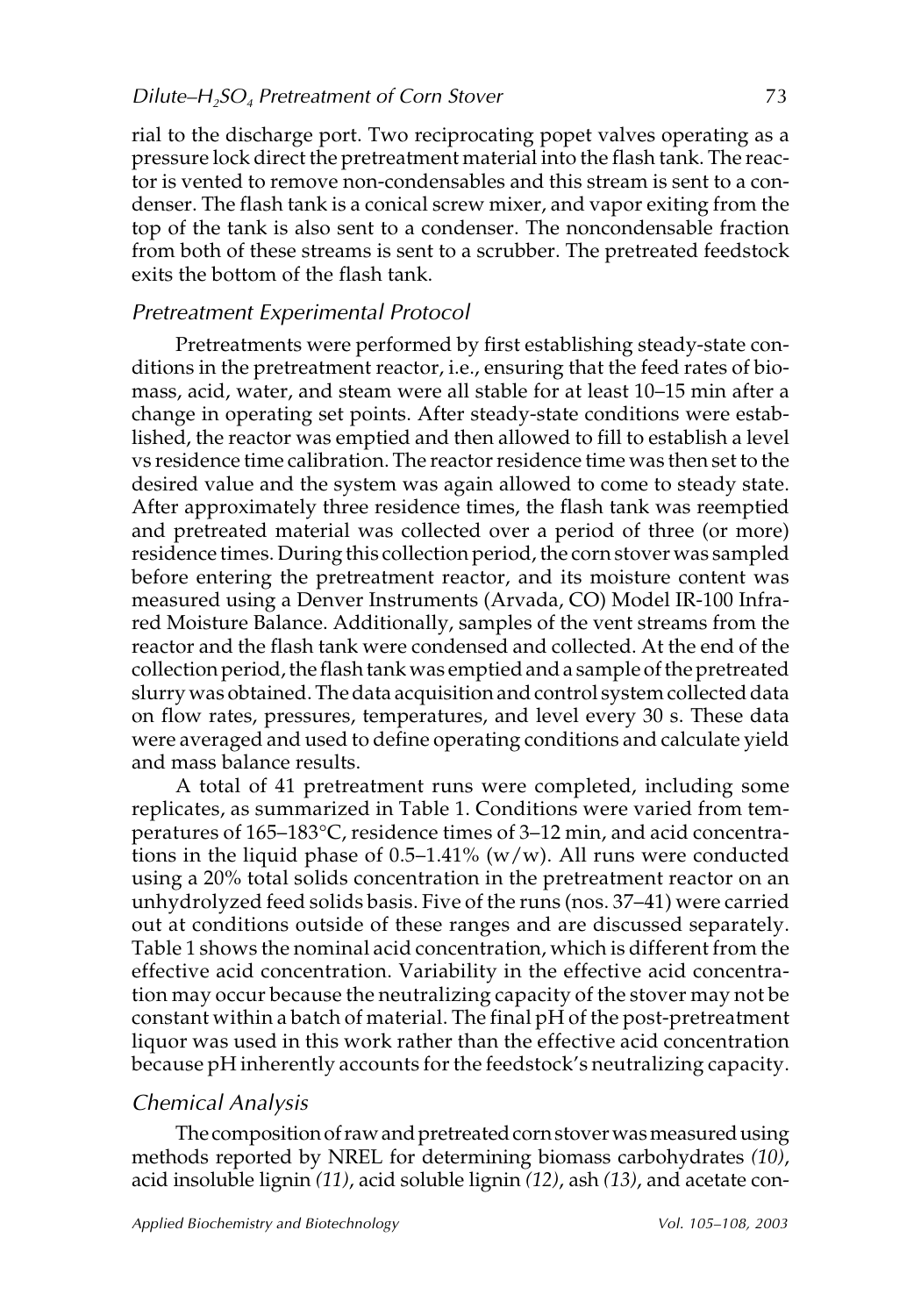| Run<br>no.     |                              |               | <b>Pretreatment Conditions</b>        |             |            |                                | Xylan conversion                 |                                 |                                            |                                               |                                                 |
|----------------|------------------------------|---------------|---------------------------------------|-------------|------------|--------------------------------|----------------------------------|---------------------------------|--------------------------------------------|-----------------------------------------------|-------------------------------------------------|
|                | Temperature<br>$(^{\circ}C)$ | Time<br>(min) | Acid<br>concentration<br>$(\% [w/w])$ | Final<br>pH | <b>CSF</b> | Cellulose<br>conversion<br>(%) | Monomeric<br>xylose<br>yield (%) | Total<br>xylose<br>yield $(\%)$ | Furfural<br>yield<br>$(^{\circ}\!\!/\!_0)$ | Unconverted<br>xylan<br>$(^{\circ}\!\!/\!_0)$ | <b>Mass</b><br>closure<br>$(^{\circ}\!\!/\!_0)$ |
|                | 165                          | 8.1           | 1.37                                  | 1.28        | 1.55       | 79                             | 64                               | 67                              | 14                                         | 10                                            | 92                                              |
| $\overline{c}$ | 165                          | 8.1           | 1.37                                  | 1.28        | 1.55       |                                | 63                               | 67                              | 19                                         | 11                                            | 97                                              |
| 3              | 165                          | 6.0           | 1.37                                  | 1.14        | 1.57       | 63                             | 57                               | 65                              | 9                                          | 15                                            | 89                                              |
| 4              | 165                          | 8.2           | 0.71                                  | 1.85        | 0.99       |                                | 35                               | 55                              |                                            | 27                                            | 90                                              |
| 5              | 165                          | 8.1           | 1.35                                  | 1.17        | 1.66       |                                | 70                               | 71                              | 14                                         | 11                                            | 95                                              |
| 6              | 165                          | 8.0           | 1.39                                  | 1.19        | 1.64       | 82                             | 71                               | 71                              | 13                                         | 11                                            | 95                                              |
| 7              | 165                          | 6.4           | 0.71                                  | 1.84        | 0.90       |                                | 31                               | 53                              | $10\,$                                     | 34                                            | 97                                              |
| 8              | 165                          | $10.1\,$      | 1.37                                  | 1.16        | 1.77       |                                | 59                               | 61                              | 13                                         | 8                                             | 82                                              |
| 9              | 165                          | 8.0           | 1.41                                  | 1.05        | 1.78       | 83                             | 66                               | 63                              | 15                                         | 13                                            | 90                                              |
| 10             | 166                          | 10.2          | 0.71                                  | 1.74        | 1.20       |                                | 44                               | 59                              | 16                                         | 24                                            | 99                                              |
| 11             | 166                          | 8.0           | 1.37                                  | 1.14        | 1.69       |                                | 62                               | 63                              | 21                                         | 9                                             | 93                                              |
| 12             | 169                          | 3.9           | 0.71                                  | 1.52        | 1.12       |                                | 56                               | 65                              | 7                                          | 22                                            | 94                                              |
| 13             | 170                          | 8.3           | 0.74                                  | 2.10        | 0.89       |                                | 33                               | 54                              | 6                                          | 40                                            | 100                                             |
| $14\,$         | 170                          | 6.1           | 0.74                                  | 2.05        | 0.81       |                                | 27                               | 57                              |                                            | 39                                            | 103                                             |
| 15             | 171                          | 5.1           | 0.73                                  | 2.22        | 0.57       |                                | 17                               | 43                              | 9                                          | 34                                            | 86                                              |
| $16\,$         | 174                          | 5.8           | 1.37                                  | 1.18        | 1.78       |                                | 63                               | 67                              | 18                                         | 9                                             | 94                                              |
| 17             | 174                          | 2.9           | 1.37                                  | 1.27        | 1.38       |                                | 63                               | 68                              | 6                                          | 11                                            | 85                                              |
| 18             | 175                          | 3.8           | 1.38                                  | 1.29        | 1.49       |                                | 66                               | 72                              |                                            | 13                                            | 92                                              |
| 19             | 175                          | 2.9           | 1.37                                  | 1.17        | 1.49       |                                | 64                               | 70                              | 12                                         | 15                                            | 97                                              |
| 20             | 175                          | 8.1           | 0.94                                  | 1.52        | 1.59       | 81                             | 59                               | 61                              | 17                                         | $\overline{7}$                                | 85                                              |
| 21             | 175                          | 8.1           | 0.95                                  | 1.76        | 1.36       | 71                             | 50                               | 63                              | 17                                         | 23                                            | 103                                             |
| 22             | 175                          | 4.2           | 0.94                                  | 1.71        | 1.13       | 70                             | 49                               | 67                              | 8                                          | 18                                            | 94                                              |
| 23             | 175                          | $5.0\,$       | 0.94                                  | 1.63        | 1.28       | 78                             | 59                               | 70                              | 10                                         | 21                                            | 101                                             |
| 24             | 175                          | 6.1           | 0.95                                  | 1.60        | 1.41       | 67                             | 62                               | 69                              | 17                                         | 12                                            | 98                                              |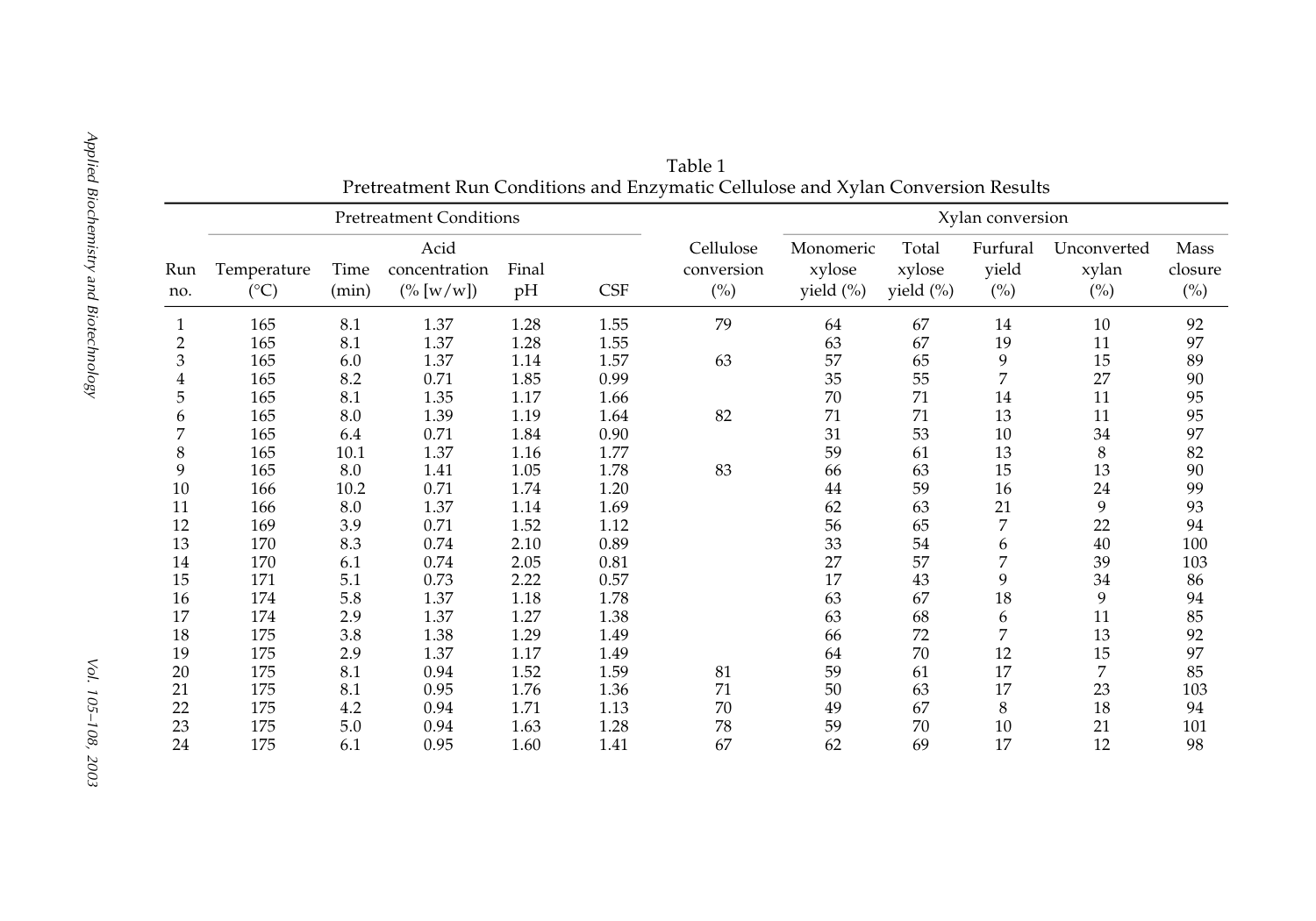|                      |                                     |                       | <b>Pretreatment Conditions</b>                |                     |            |                                                | Xylan conversion                       |                                       |                               |                                   |                             |
|----------------------|-------------------------------------|-----------------------|-----------------------------------------------|---------------------|------------|------------------------------------------------|----------------------------------------|---------------------------------------|-------------------------------|-----------------------------------|-----------------------------|
| Run<br>no.<br>179    | Temperature<br>$(^{\circ}C)$<br>8.1 | Time<br>(min)<br>0.97 | Acid<br>concentration<br>$(\% [w/w])$<br>1.40 | Final<br>pH<br>1.83 | <b>CSF</b> | Cellulose<br>conversion<br>$(^{0}/_{0})$<br>52 | Monomeric<br>xylose<br>yield (%)<br>56 | Total<br>xylose<br>yield $(\%)$<br>11 | Furfural<br>yield<br>(%)<br>9 | Unconverted<br>xylan<br>(%)<br>77 | Mass<br>closure<br>$(\%)25$ |
| 26                   | 179                                 | 4.7                   | 1.03                                          | 1.78                | 1.22       |                                                | 50                                     | 53                                    | 24                            | 19                                | 97                          |
| 27                   | 179                                 | 6.2                   | 1.16                                          | 1.50                | 1.63       | 87                                             | 68                                     | 70                                    | 16                            | 14                                | 100                         |
| 28                   | 180                                 | 8.1                   | $0.80\,$                                      | 1.42                | 1.83       |                                                | 55                                     | 60                                    | 16                            | 10                                | 86                          |
| 29                   | 180                                 | 4.0                   | 1.18                                          | 1.47                | 1.48       |                                                | 66                                     | 70                                    | 10                            | 11                                | 91                          |
| $30\,$               | 180                                 | 10.1                  | $0.80\,$                                      | 1.48                | 1.87       | 78                                             | 54                                     | 60                                    | 14                            | 9                                 | 83                          |
| 31                   | 180                                 | 12.2                  | $0.80\,$                                      | 1.47                | 1.96       | 80                                             | 55                                     | 58                                    | 19                            | 9                                 | 86                          |
| 32                   | 180                                 | 10.1                  | 0.99                                          | 1.33                | 2.02       | 81                                             | 54                                     | 55                                    | 17                            | 7                                 | 79                          |
| 33                   | 180                                 | 5.1                   | 1.18                                          | 1.56                | 1.50       |                                                | 56                                     | 63                                    | 13                            | 9                                 | 86                          |
| 34                   | 180                                 | 3.1                   | 1.19                                          | 1.49                | 1.34       |                                                | 66                                     | 71                                    | 11                            | 13                                | 95                          |
| 35                   | 180                                 | 6.0                   | 0.99                                          | 1.37                | 1.76       |                                                | 54                                     | 58                                    | 14                            | 11                                | 82                          |
| 36                   | 180                                 | 5.8                   | 1.27                                          | 1.39                | 1.74       |                                                | 66                                     | 63                                    | 31                            | 7                                 | 101                         |
| 37                   | 181                                 | 4.1                   | $\mathcal C$                                  | 1.46                | 1.52       |                                                | 65                                     | 65                                    | 27                            | 13                                | 105                         |
| 38                   | 183                                 | 5.3                   | $\mathcal C$                                  | 1.49                | 1.69       | 84                                             | 67                                     | 66                                    | 27                            | 13                                | 106                         |
| 39                   | 190                                 | $\boldsymbol{b}$      | 1.39                                          | 1.08                |            |                                                | 67                                     | 70                                    | 19                            | 10                                | 99                          |
| 40                   | 191                                 | b                     | 1.17                                          | 1.43                |            | 76                                             | 65                                     | 77                                    | 5                             | 18                                | 99                          |
| 41                   | 195                                 | b                     | 1.35                                          | 1.13                |            |                                                | 68                                     | 61                                    | 19                            | 7                                 | 87                          |
| Average <sup>a</sup> | 165.4                               | 8.28                  | 1.38                                          | 1.19                | 1.65       | 81.3                                           | 66.1                                   | 67.0                                  | 15.8                          | 10.9                              | 93.7                        |
| <b>SD</b>            | 0.1                                 | 0.06                  | 0.02                                          | 0.09                | 0.09       | 2.3                                            | 3.7                                    | 3.5                                   | 3.1                           | 1.3                               | 2.6                         |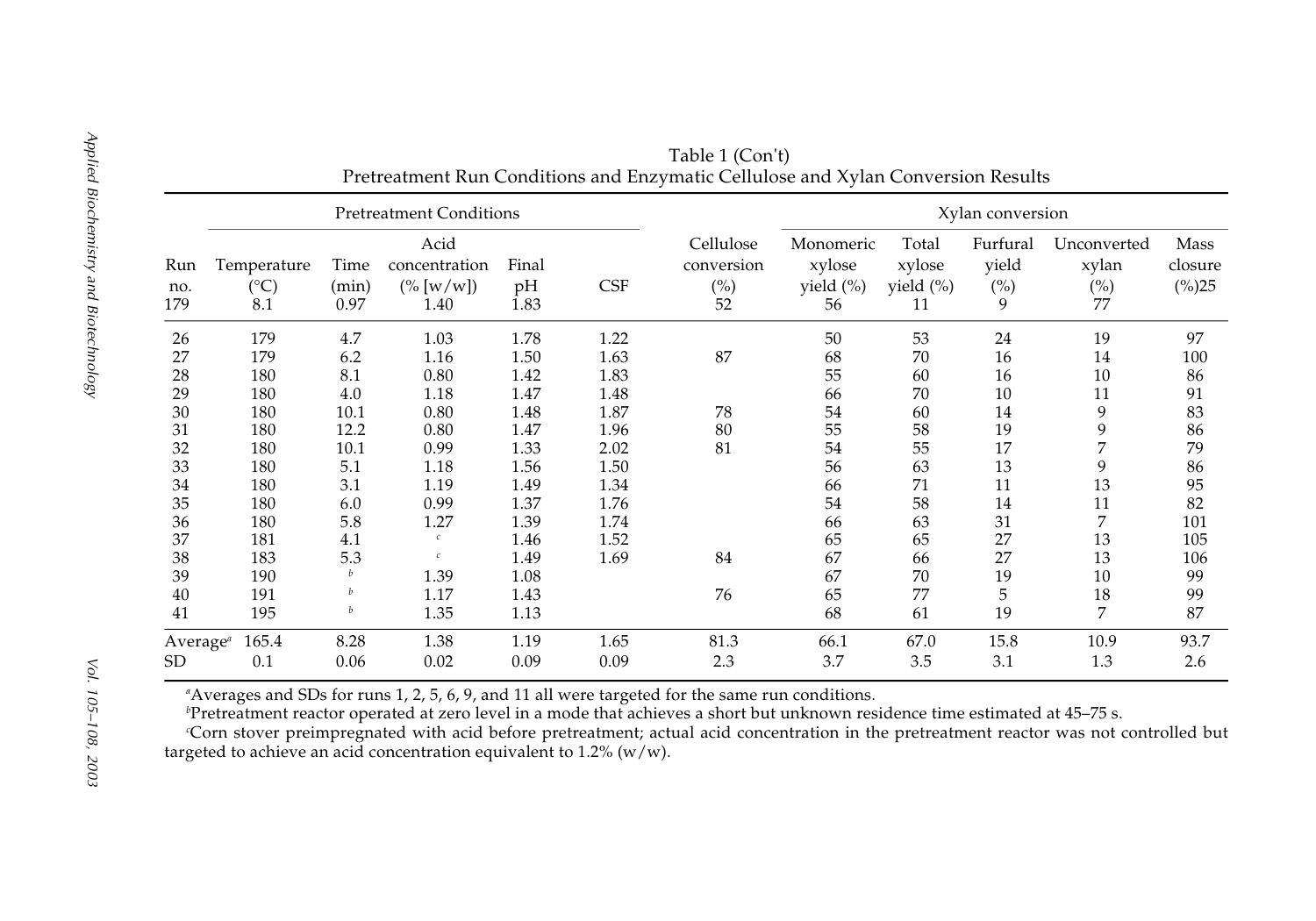tent *(14)*. Protein content was calculated as 6.25 times the nitrogen content, which was measured using a Perkin-Elmer Series 2400 CHNS/O Elemental Analyzer (Norwalk, CT).

Concentrations of soluble components in the hydrolysate liquors (monomeric and oligomeric sugars, acetic acid, 5-hydroxymethanol furfural, and furfural) were measured using techniques previously reported *(9)*. Total xylose is defined as the sum of monomeric and oligomeric xylose. Measurements of hydrolysate liquor pH were made the following day with the liquor at ambient temperature (approx 25°C). The amount of insoluble solids in the hydrolysate was measured using a technique (procedure A) reported by NREL *(15)*.

#### Enzymatic Digestibility

Enzymatic digestibility or cellulose conversion was determined by hydrolyzing the cellulose contained in washed pretreated solids using a simultaneous saccharification and fermentation (SSF) process. The washed solids were produced by the aforementioned procedure for measuring insoluble solids. SSF was conducted in a laboratory-shaking incubator (150 rpm) at a working volume of 100 mL in 250-mL baffled flasks with water traps. The washed solids were loaded to a level of  $6\%$  (w/w) cellulose (cellulose measured as discussed above) and Iogen (Ottawa, Canada) cellulase enzyme (lot no. BRC 191095) was added to a level of 15 filter paper units  $(FPU)/g$  of cellulose. The medium consisted of yeast extract  $(1\%$  [w/v]), peptone (2% [w/v]), and citrate buffer (0.05 *M*). The initial pH was adjusted to 5.2 using NaOH, and then the culture was inoculated with the yeast, *Saccharomyces cerevisiae* D<sub>5</sub>A, to achieve an initial optical density (at 600 nm) of 0.5. The flask was maintained at 32oC for 7 days and sampled daily. Ethanol concentration was measured by high-performance liquid chromatography using a Bio-rad (Richmond, CA) HPX-87H column operating at 65°C with a 0.01 *N* H<sub>2</sub>SO<sub>4</sub> solution mobile phase and a refractive index detector. Ethanol yield was calculated based on the theoretical ethanol concentration from cellulose after subtracting the ethanol added from the inoculum. The theoretical ethanol yield number is assumed to be a conservative estimate of cellulose conversion but is also a number that represents realistic conversion results, since the SSF test is done at conditions roughly similar to those that might be encountered in an actual process (i.e., 6% cellulose concentration,  $32^{\circ}$ C, and a low enzyme loading of 15 FPU/g of cellulose).

#### Xylan Conversion Yields and Mass Balance Calculations

Calculation of xylan conversion yields (i.e., monomeric xylose, oligomeric xylose, furfural, and unconverted xylan) and carbon mass balances followed a previously reported methodology *(16)* and relies on accurate measurements of flow rates and component concentrations in the inlet and outlet streams. We measured flow rates for corn stover (weigh belt), acid, and water to the pug mill mixer (Magnetic flowmeter and Coriolis mass flowmeter, respectively), and the pretreatment-reactor vent stream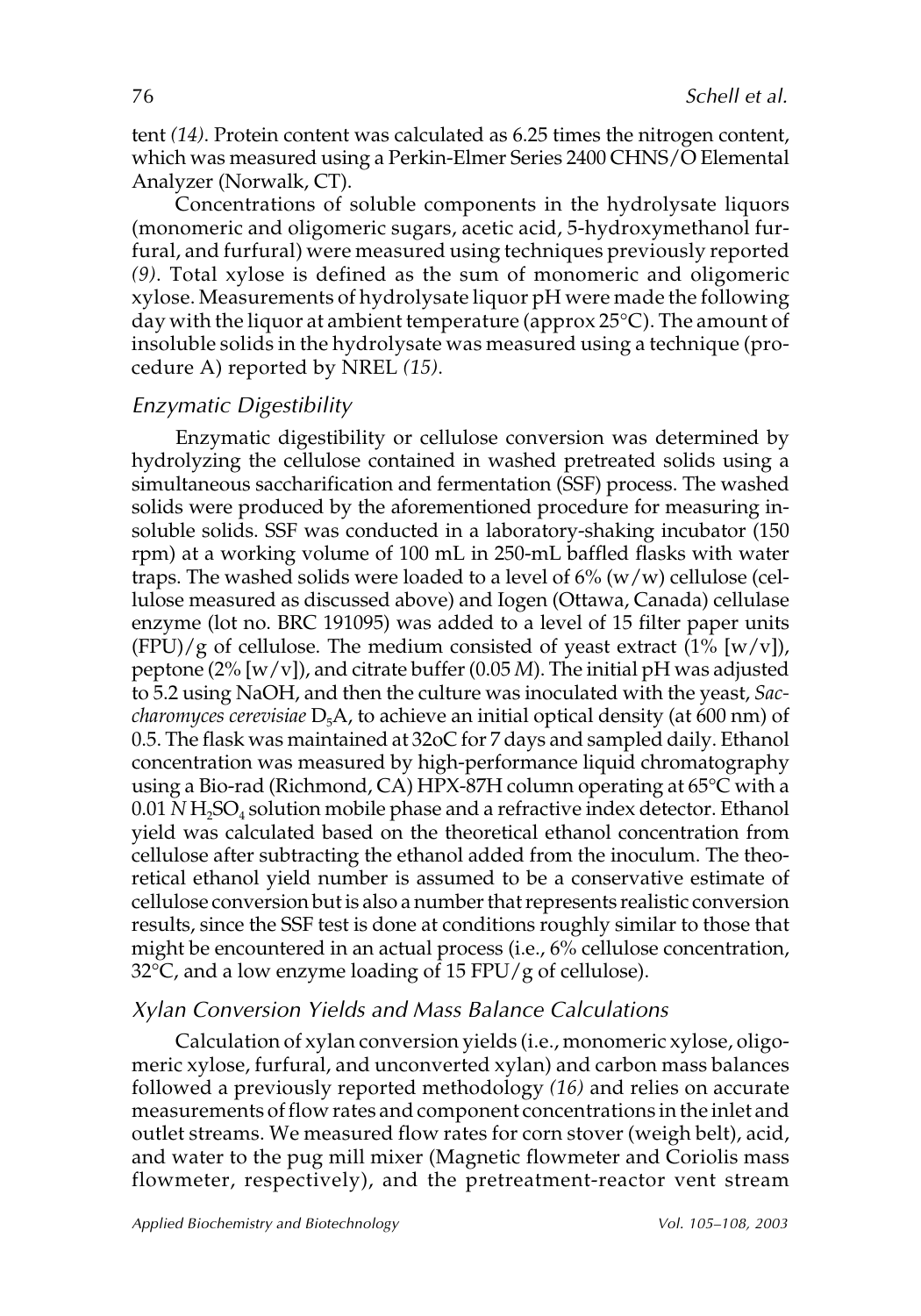(Coriolis mass flowmeter). The flash-tank vapor flow rate was calculated from an energy balance around the pretreatment reactor and flash tank. The hydrolysate slurry flow rate was calculated from an overall mass balance. Component concentrations were measured for corn stover (moisture and composition), vapor vent streams (furfural and acetic acid), and the hydrolysate (fraction insoluble solids, solids composition, liquor composition). Components yields based on the amount of xylan contained in the corn stover and xylan mass balance closure are reported as the mass of output xylan products (monomeric xylose, oligomeric xylose, furfural, and unconverted xylan) over the mass of input xylan.

#### Kinetics of Hemicellulose Hydrolysis

Xylan hydrolysis kinetics was modeled as biphasic hemicellulose hydrolysis with a hydrolysis mechanism incorporating formation of intermediate xylo-oligomers *(8)* as follows:

Fast–reacting xylan

$$
\begin{array}{ccc}\n & k_1 \\
& \searrow \\
& \nearrow \\
& \nearrow\n\end{array}
$$
 Xylose oligomers  $k_3$  Xylose  $k_4$  Decomposition  
ow-reacting xylan

Slow–reacting xylan

The kinetic rate parameters*, k<sub>i</sub>,* were modeled using Eq. 1, which applies the Arrhenius relationship and general acid-base catalysis:

$$
k_{i} = (k_{i}^{o} + k_{i}^{H}[H^{+}] + k_{i}^{OH}[OH^{-}]) \exp\left(\frac{-E_{i}}{RT}\right)
$$
 (1)

Since all pretreatments were conducted at very low pH (<2.25), the hydroxyl ion term was ignored and rewriting the hydrogen concentrations in terms of the pH gives

$$
k_i = (k_i^o + k_i^H[10^{-pH}]) \exp\left(\frac{-E_i}{RT}\right)
$$
 (2)

Using pH is more appropriate than using the effective acid concentration (i.e., acid concentration after neutralization by ash), which could effectively be zero if there is insufficient acid.

The model contains 13 parameters (4 each of  $k_i^{\,\sigma}$ ,  $k_i^{\,H}$ ,  $E_i$  , and the fraction of fast-reacting xylan) that must be determined. A genetic algorithm (Evolver, an Excel add-in from Palisade, Newfield, NY) adjusted the 13 parameters to minimize an error term (*E*):

$$
E = X + O + Xl \tag{3}
$$

in which *X*, *O*, and *Xl* are the sum of the square of the errors between the measured yield and the predicted yield for monomeric and oligomeric xylose, and unconverted xylan, respectively. When the measured total xylose concentration was less than the measured monomeric xylose concentration, probably owing to measurement error, the value for oligomeric xylose yield was set to zero; this occurred in runs 9, 36, and 38.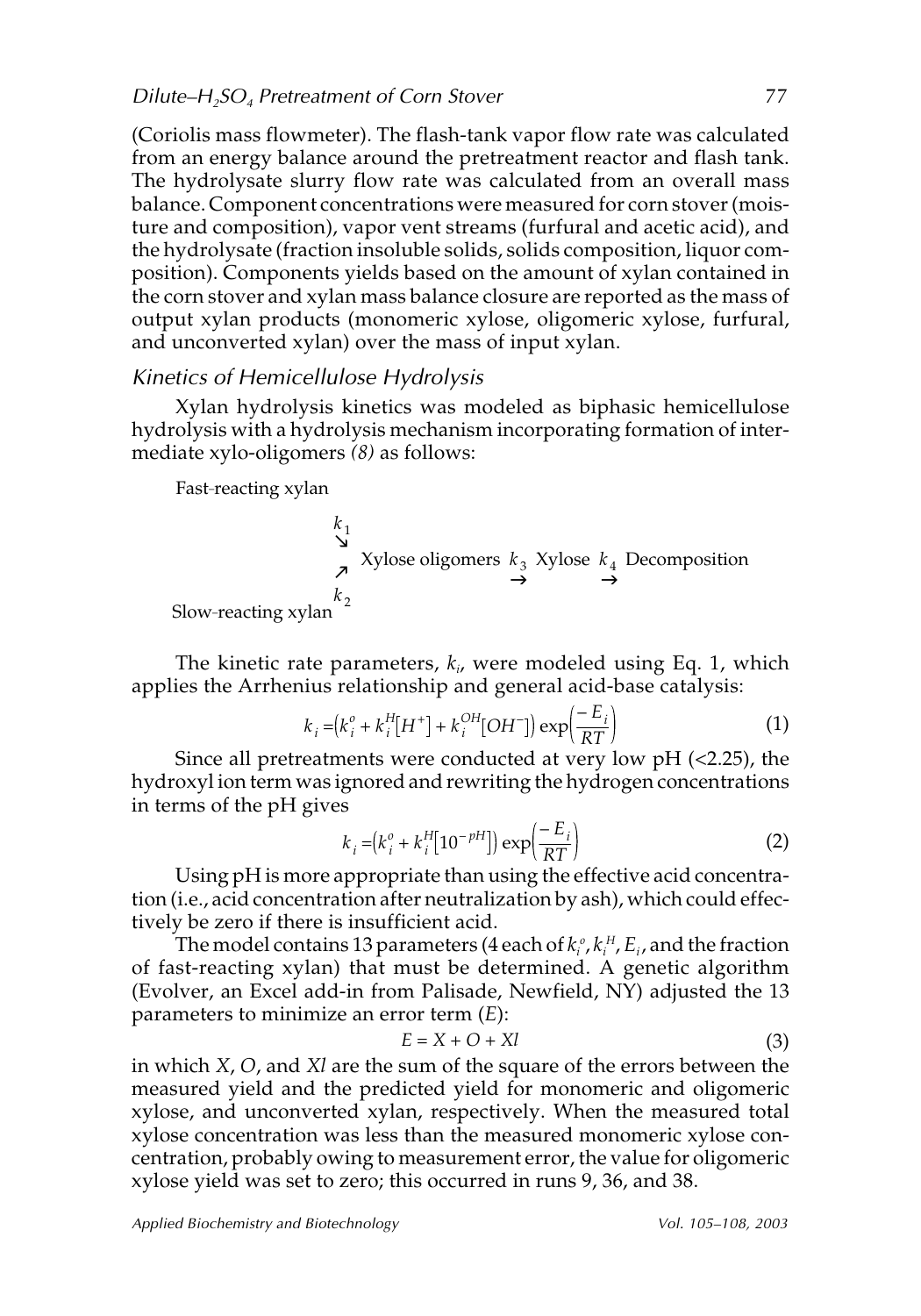#### **Results**

Table 1 summarizes run conditions and key results from each of the 41 runs. It presents the pretreatment run conditions (temperature, time, and acid concentration), the final pH of the hydrolysate liquors, the combined severity factor (CSF), cellulose conversion determined by SSF testing, and xylan conversion results. The CSF is defined as *(17,18)*

$$
CSF = \log_{10}\left(t \times \exp\left[\frac{T - 100}{14.75}\right]\right) - pH \tag{4}
$$

in which *t* and *T* are pretreatment residence time (min) and temperature (°C), respectively. The CSF provides a method for consolidating the effects of pretreatment temperature, residence time, and acid concentration into a single parameter, which can be useful for analyzing results.

Replicate runs at the same targeted operating conditions were performed to assess reproducibility. At the bottom of Table 1, averages and SDs are given for six runs (1, 2, 5, 6, 9, and 11) that were all targeted for the same pretreatment conditions (165°C, 8 min, 1.4% [w/w] acid concentration). The runs were performed on four different days spanning a period of 6 mo with two runs performed on the same day for two of the different dates. Although there is little variability in the operating conditions, there is more variability in the yields, cellulose conversion, and carbon mass balance results. One SD was approx 5% of the average value for many of these results, except for furfural and unconverted xylan yields, for which the value of the SD was much higher (up to 20%). This information is useful for accessing the overall reproducibility of results from our pretreatment system.

As noted in Table 1, runs 37 and 38 were performed with acid preimpregnated corn stover using an impregnation device previously described *(18)*. After acid soaking, the stover was dried to approx 10% moisture. This material was fed to the pretreatment reactor but no additional acid was added at the pug mill mixer. The acid-impregnated stover was used to test the hypothesis that mass transfer of acid into the feedstock may limit performance. These runs were performed at conditions close to those of runs 29 and achieved similar xylan conversion yields, which suggests that acid mass transfer was not limiting performance.

Runs 39–41 were performed without a detectable level in the pretreatment reactor in a "flowthrough" mode that achieves a short but unknown residence time estimated to be 45–75 s. This operating mode was achieved by cycling the reciprocating popet valves at a high frequency so that no solids built up within the reactor. The short residence time required us to conduct pretreatments at higher temperatures (190–195°C) than were used in the other experiments in order to achieve high yields. In general, the cellulose and xylan conversion results obtained under these conditions are similar to those achieved in the lower-temperature pretreatments. However, a particularly high total xylose yield of 77% was achieved in run 40, which was performed at 191 $\degree$ C and 1.17% (w/w) acid. This result is intriguing, but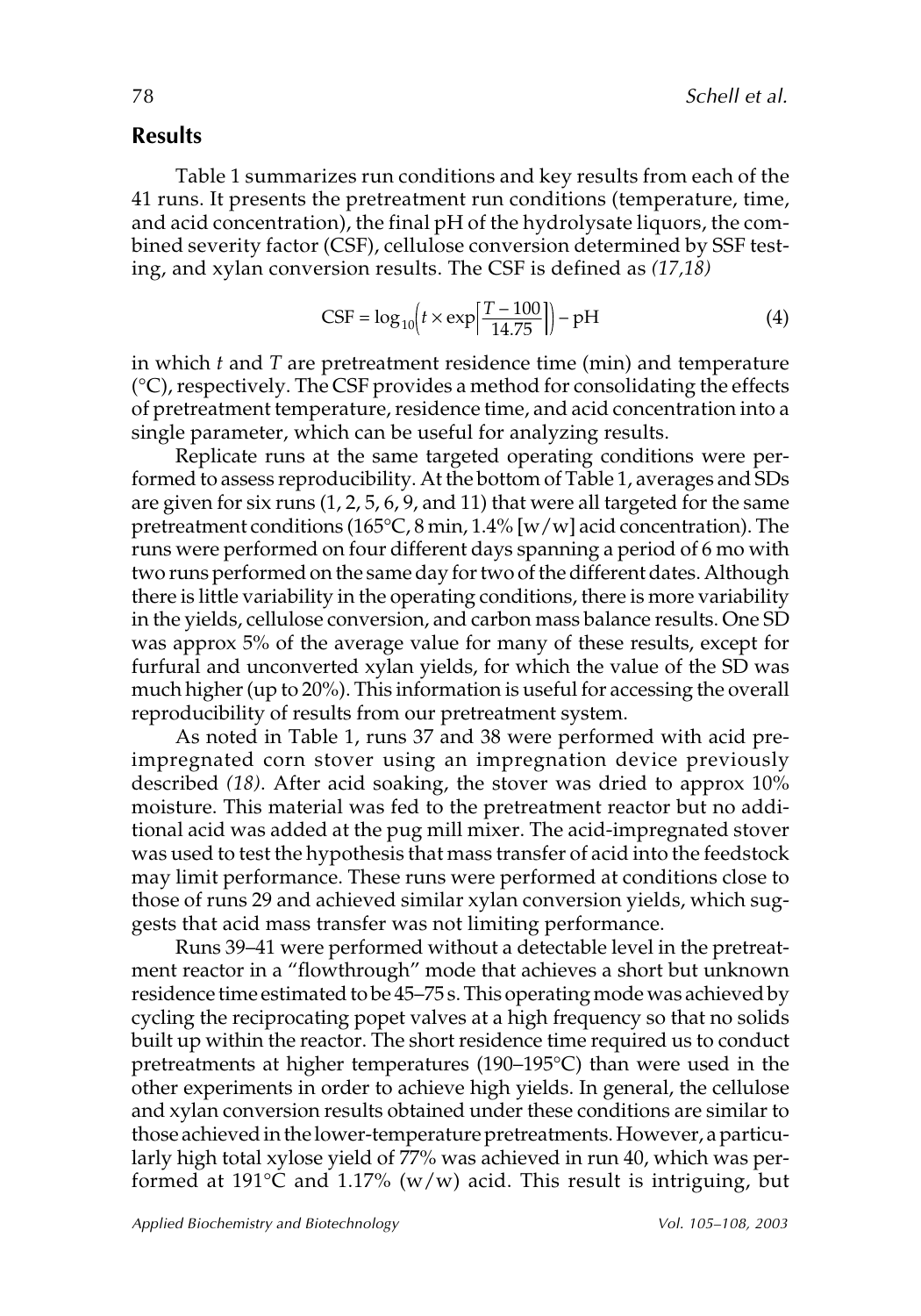

Fig. 2. Monomeric and total xylose yields of pretreated corn stover as function of CSF.

additional work needs to be performed to confirm that better performance can be obtained at this higher temperature and shorter residence time.

#### Xylan Conversion

Figure 2 presents monomeric and total xylose yields as a function of the CSF. The results show peaks in monomeric xylose yield at CSF ( 1.6–1.7 and total xylose yield at CSF ( 1.4–1.5, with both yields reaching highs of 70 to 71%. At lower severities, total xylose yields were much greater than monomeric xylose yields, but the two values were nearly equal above a CSF of 1.6. In addition, above a CSF of 1.7, both monomeric and total xylose yields declined, presumably because the harsher pretreatment conditions at these higher severities degraded more of the xylose to furfural and other degradation products.

The fractionation of xylan into monomeric and oligomeric xylose, furfural, and unconverted xylan, as well as the overall xylan mass balance is shown in bar chart form in Fig. 3, which plots run numbers in order of increasing pretreatment severity. In addition to the trends just discussed, Fig. 3 shows the predicted trend of increasing furfural and decreasing xylan with increasing pretreatment severity. The top of the bar shows the overall mass balance closure for xylan, which is usually in the range of 90– 100%, except at the higher pretreatment severities, where mass balance begins to drop below 90%. We believe that other unmeasured degradation products are being produced under these conditions that are not included in the mass balance calculation.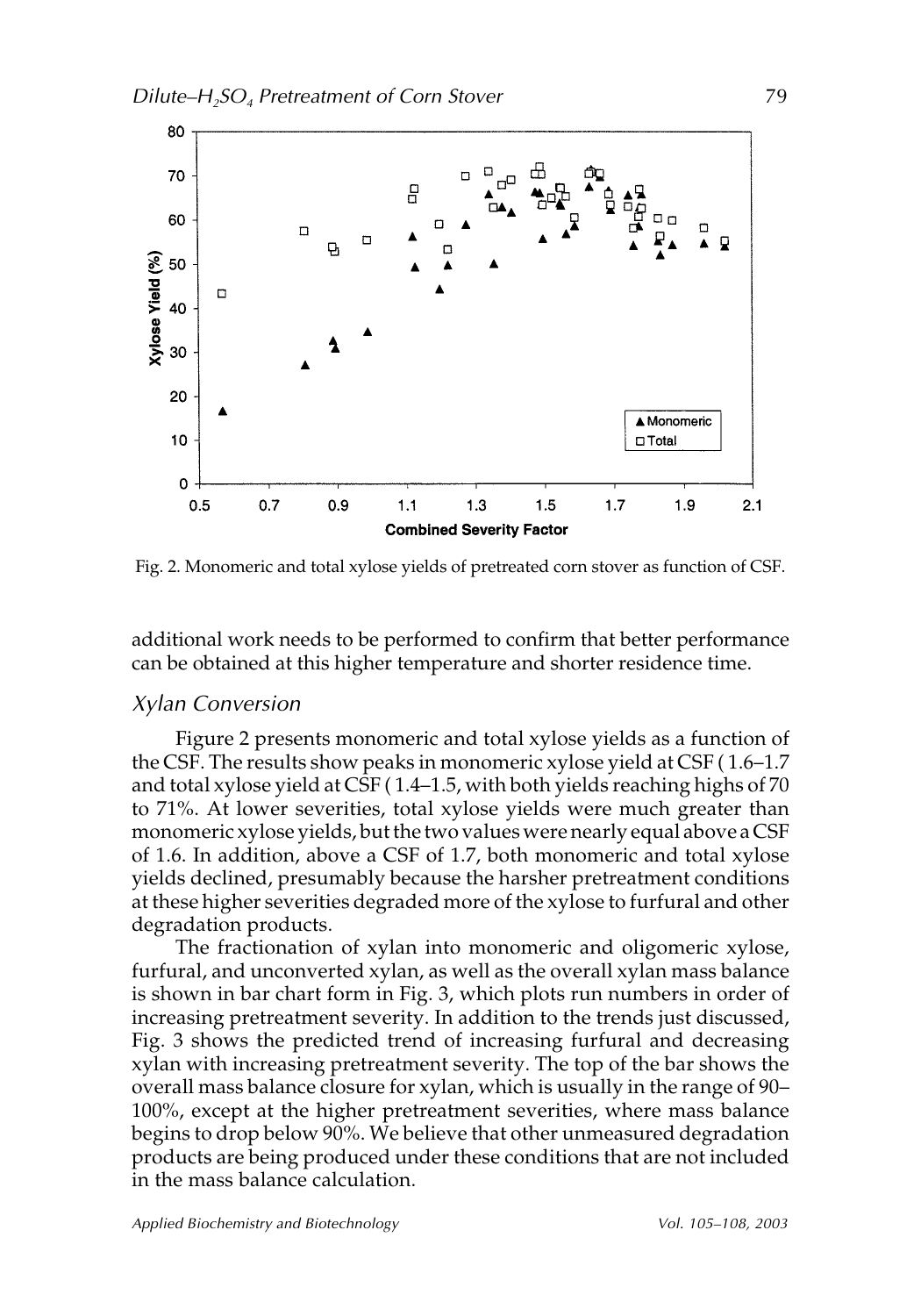

Fig. 3. Yields of monomeric and oligomer xylose, furfural, and unconverted xylan plotted by run number in order of increasing severity. The height of each bar represents the total xylan mass balance closure.



Fig. 4. Enzymatic digestibility of pretreated and washed corn stover cellulose as function of CSF.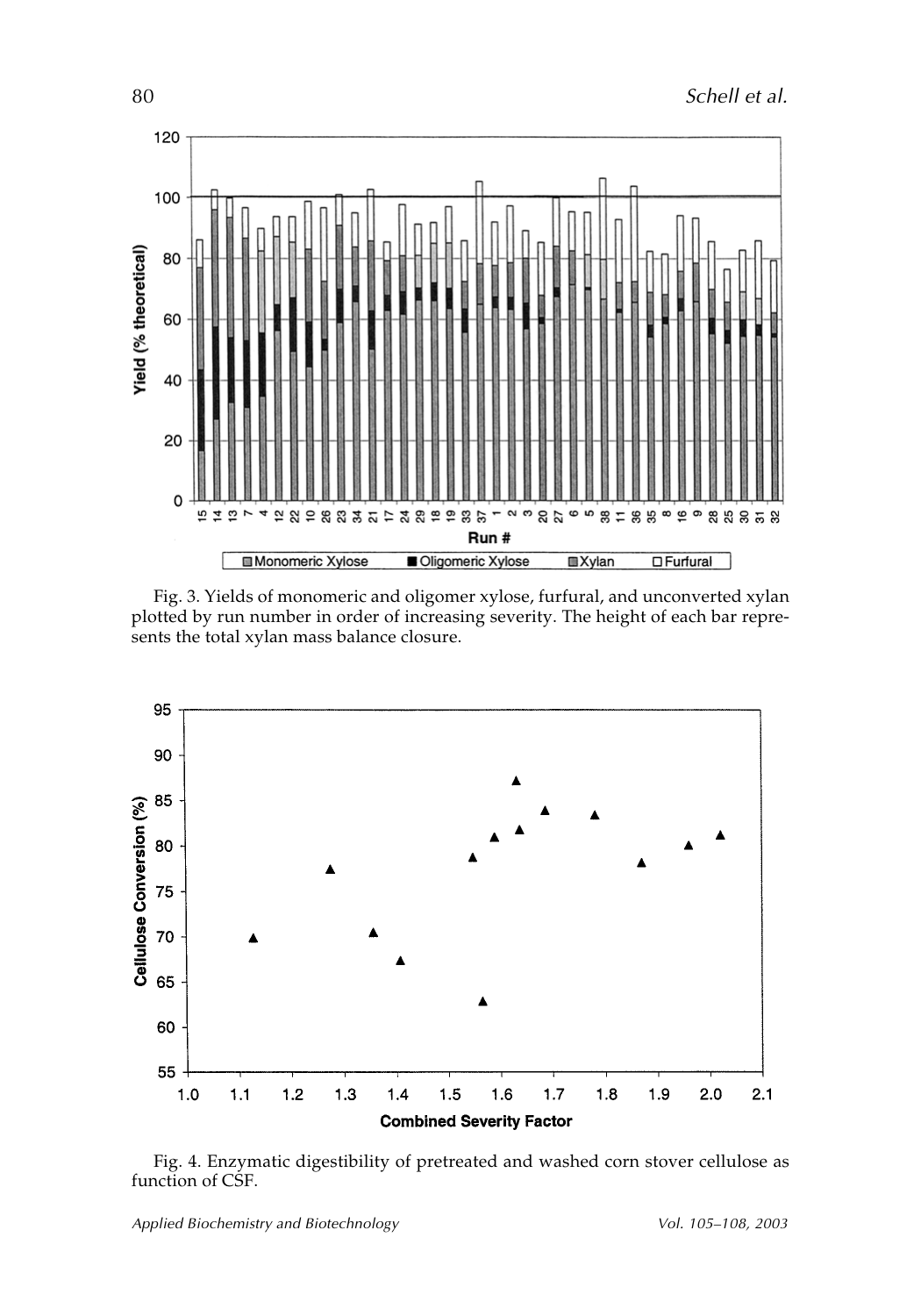| Table 2<br>Estimated kinetic parameters                              |                               |                               |                               |                                  |  |  |  |  |  |
|----------------------------------------------------------------------|-------------------------------|-------------------------------|-------------------------------|----------------------------------|--|--|--|--|--|
|                                                                      | $K_{1}$                       |                               | $\mathcal{K}_2$               | $\kappa_{\scriptscriptstyle{A}}$ |  |  |  |  |  |
| $k_i^o$ (min <sup>-1</sup> )                                         | $2.61 \times 10^{25}$         | $1.00 \times 10^{15}$         | $1.03 \times 10^{28}$         | $1.00 \times 10^{15}$            |  |  |  |  |  |
| $k_i^H$ (min <sup>-1</sup> · M <sup>-1</sup> )<br>$E_i$ (kcal/g mol) | $8.54 \times 10^{29}$<br>57.4 | $4.59 \times 10^{29}$<br>59.9 | $1.00 \times 10^{30}$<br>58.6 | $1.00 \times 10^{15}$<br>33.4    |  |  |  |  |  |



Fig 5. Predicted (kinetic model) vs measured values of monomeric and oligomeric xylose and unconverted xylan.

#### Cellulose Conversion

Figure 4 shows cellulose conversion or enzymatic digestibility of the pretreated solids plotted against the CSF. In general, there appears to be a trend of increasing cellulose digestibility with increasing pretreatment severity, particularly at CSFs <1.6. At CSFs >1.6, digestibilities >80% were routinely obtained, and the highest value obtained was 87%. The typical composition (dry basis) of well-pretreated corn stover was 55–60% cellulose, 3–7% residual xylan, and 27–31% lignin.

#### Pretreatment Kinetics

Kinetic parameters were estimated using data from runs 1–38 and are shown in Table 2. The ability of the kinetic model to fit the xylan hydrolysis data is presented in Fig. 5, which shows that the model predicts xylan hydrolysis performance across the data set fairly well. The best fit estimated value of the fast-reacting xylan fraction was 0.72, slightly higher than previous estimates *(7, 8)*.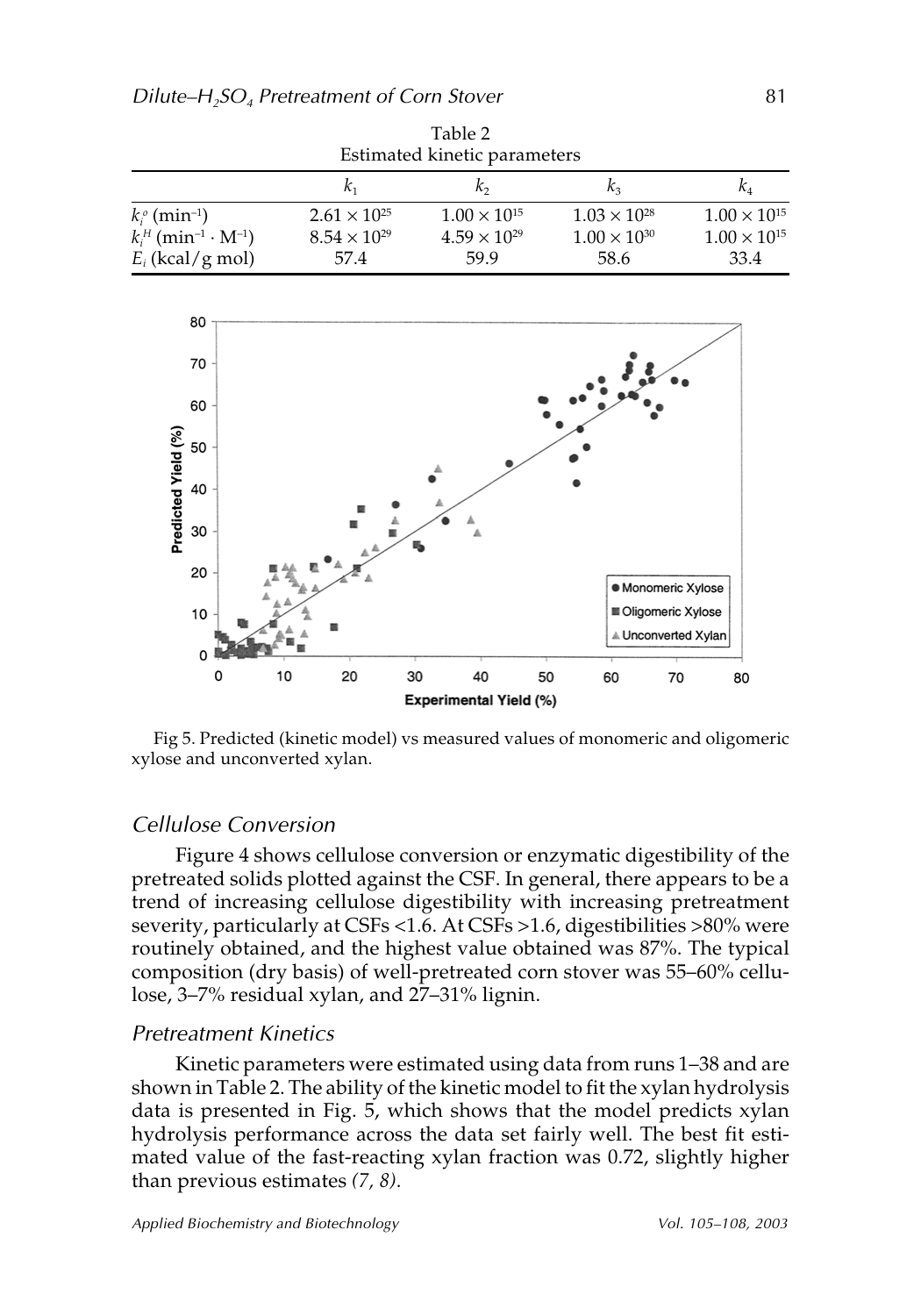

Fig. 6. Predicted maximum monomeric and total xylose yields as function of temperature and pH when maximizing based on monomeric xylose yield.

The kinetic model was used to predict both maximum monomeric and total xylose yields as a function of temperature and pH (at 1.0, 1.5, and 2.0) by adjusting residence time (i.e., calculating the residence time that maximizes xylose yield at a fixed temperature and pH). The results using monomeric xylose yield as the criterion to maximize are shown in Fig. 6. The vertical dotted lines at temperatures of 165 and 183°C show the range investigated in the experiments, thus demonstrating that the graph includes some extrapolation beyond the range within which the model parameters were estimated. The graph highlights several interesting results. First, maximum yields increase with increasing temperature and decreasing pH. Second, maximum total xylose yields are always greater than monomeric xylose yields, but the differences become small (0.5–2.0 percentage points) at low pH and high temperature. Third, the model predicts that the time required to achieve maximum xylose yield is always shorter for total xylose yield than for monomeric xylose yield (not shown).

Figure 7 presents the maximum monomeric and total xylose yields when either maximum monomeric xylose or maximum total xylose is used as the maximization criterion. The results are presented as a function of temperature at pHs of 1.0 and 2.0. For clarity, the lines of monomeric and total xylose yield when monomeric xylose is the maximization criterion are not shown at pH 1.0, since these lines lie very close to (almost on top of) the lines based on maximizing total xylose yield. Figure 7 highlights the following results: At pH 1.0, the maximum yields are similar regardless of which criterion is used to maximize yield. At pH 2.0, maximizing on total xylose yield gives higher overall total xylose yields than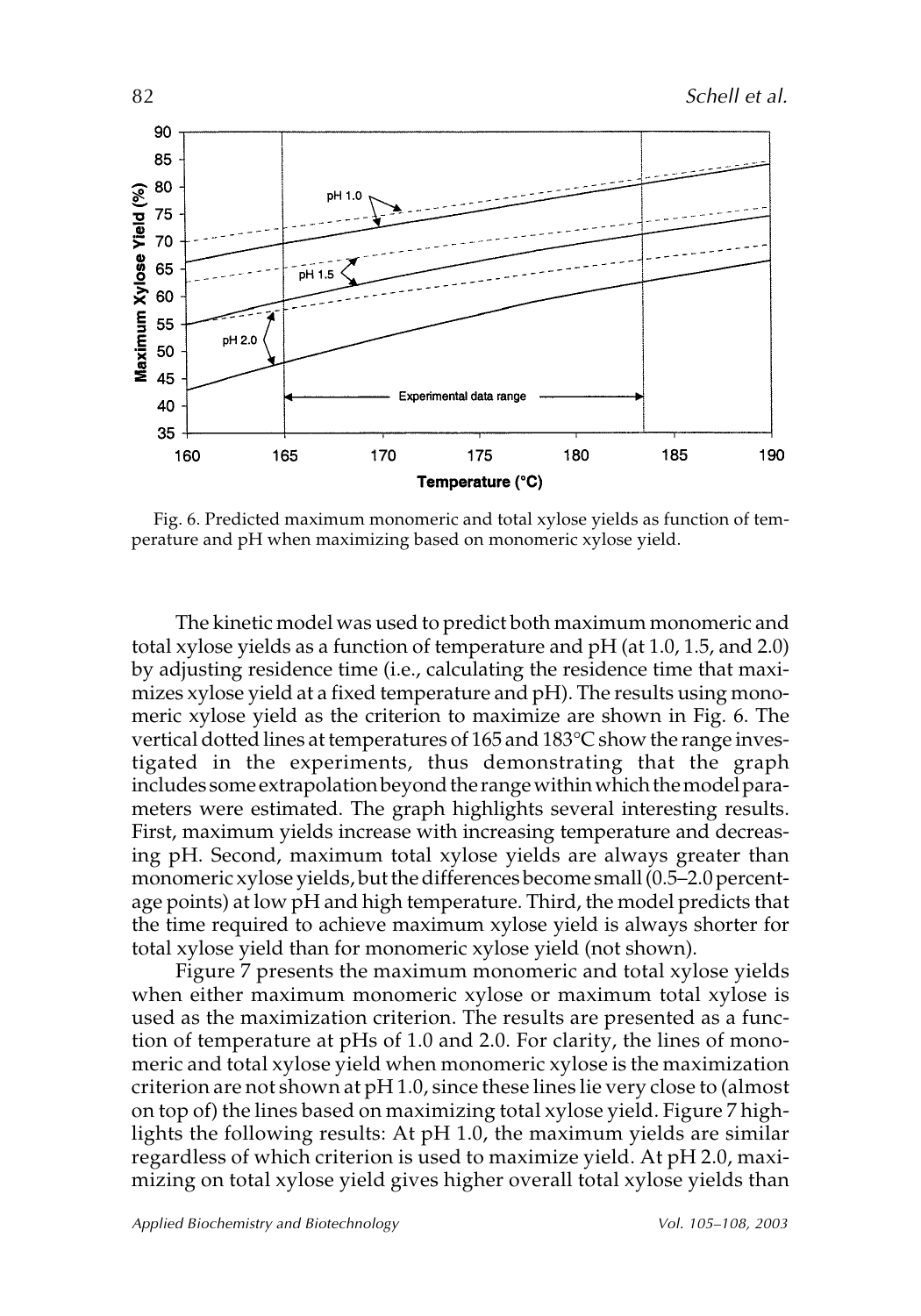

Fig. 7. Predicted maximum monomeric and total xylose yields as function of temperature and pH when maximizing based on either monomeric or total xylose yield.

when maximizing on monomeric xylose yield but produces significantly lower yields of monomeric xylose than when maximizing based on monomeric xylose yield.

#### **Discussion**

Our highest xylose yields obtained with corn stover (70–77%) are significantly lower than the best results reported by Esteghlalian et al. *(7)* and Chen et al. *(8)* (85–90%). However, our results were obtained at pilot scale using significantly higher solids concentrations (20% compared with 10%). Besides the obvious differences in dilute-acid pretreatment reactor systems (small-scale batch agitated systems compared with a continuous unagitated pilot-scale system), the higher solids concentration also produces higher sugar concentrations in the hydrolysate that may be affecting yields because the reaction rates  $(k_3 \text{ and } k_4)$  depend on xylose concentration. We believe one or both of these factors contribute to the differences observed between our results and those previously reported.

Performance variability and scatter in the data are apparent from the results presented in Figs. 2–5 and the previous discussion of reproducibility. Several factors possibly contribute to this variability, including uncertainties in the residence time calibration, temperature nonuniformities within the reactor, changes in feedstock acid-neutralizing capacity that affect the final measured acid concentration, as well as normal measure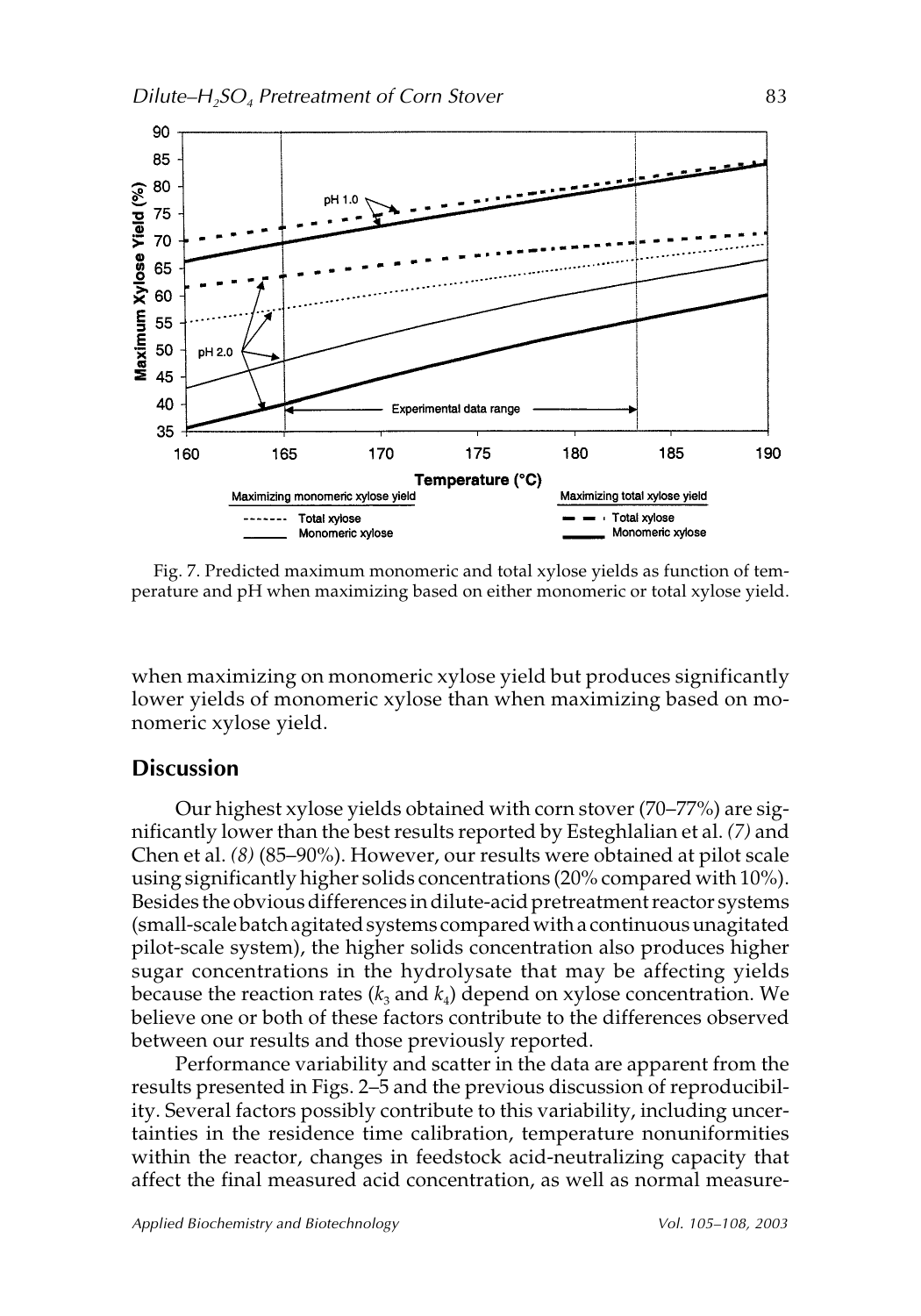ment and control errors associated with operating continuous pilot-scale equipment. The high degree of scatter in the performance results reflects a combination of these factors. Kinetic modeling was used to develop an overall representation of performance trends.

The most important predictions from the kinetic modeling are that low pHs are required to achieve the highest xylose yields and that yields improve at higher temperatures (although shorter residence times are required). Esteghlalian et al. *(7)*reported similar kinetic behavior, although other investigators have reported that temperature has little effect on maximum xylose yields *(8,19)*. Differences in reactor systems, solids concentrations, and accounting for acid neutralization, as well as measurement uncertainties may explain some of the discrepancies. The highest total xylose yield, 77% achieved in run 40, was obtained using a higher temperature (190°C). However, this was only a single run and additional work is needed to confirm this finding. Although, it is outside the scope of this article, we are also seeing significant corn stover compositional variability, which may also be affecting both pretreatment and enzymatic hydrolysis kinetics (unpublished results).

Demonstrating effective pretreatment technology at pilot scale using economically attractive conditions is required to move lignocellulosic conversion technology toward commercialization. The work reported here, in which performance data were obtained with component mass balance closures near 100%, represents an initial effort to generate accurate and reliable pilot-scale performance data that can be used to more rigorously analyze process economics than have been performed in the past *(20)*. Future work will examine the impact that compositional variability of corn stover has on performance and will apply measurement uncertainty analysis *(21)*to assess the accuracy of pretreatment yield and mass balance results.

#### **Acknowledgments**

We gratefully acknowledge the technical assistance of Bob Lyons and Bryan Rohrback with pilot plant operation, Raymond Ruiz, David Templeton, Amie Sluiter, and Bonnie Hames with chemical analysis of process samples, and David Templeton with procurement of the corn stover. The Biochemical Conversion Element of the Office of Fuels Development of the US Department of Energy funded this work.

#### **References**

- *1.* Lugar, R. and Woolsey, R. (1999), *Foreign Affairs* **78,** 88–102.
- *2.* Lynd, L., Cushman, J., Nichols, R., and Wyman, C. (1991), *Science* **251,** 1318–1323.
- *3.* Hsu, T. (1996), in *Handbook on Bioethanol: Production and Utilization,* Wyman, C., ed., Taylor & Francis, Washington, DC, pp. 179–212.
- *4.* Chang, V. and Holtzapple, M. (2000), *Appl. Biochem. Biotechnol.* **84–86,** 5–37.
- *5.* Knappert, D., Grethlein, H., and Converse, A. (1980), *Biotechnol. Bioeng.* **22,** 1449–1463.
- *6.* Torget, R., Walter, P., Himmel, M., and Grohmann, K. (1991), *Appl. Biochem. Biotechnol.* **28/29,** 75–86.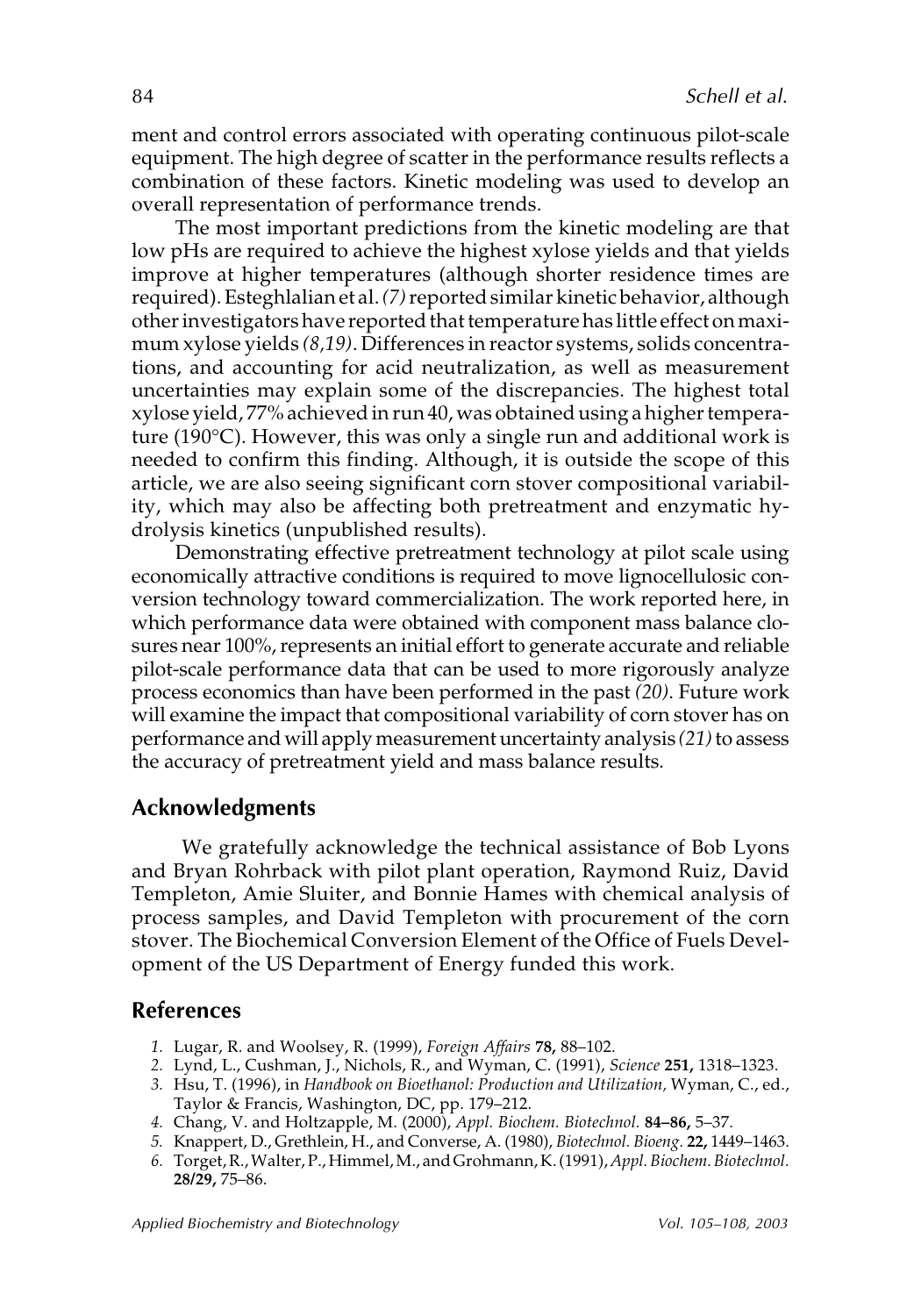- *7.* Esteghlalian, A., Hashimoto, A., Fenske, J., and Penner, M. (1997), *Bioresour. Technol.* **59,** 129–136.
- *8.* Chen, R., Lee, Y., and Torget, R. (1996), *Appl. Biochem. Biotechnol.* **57/58,** 133–146.
- *9.* Schell, D., Riley, C., Dowe, N., Farmer, J., Ibsen, K., Ruth, M., et al. (2003), *Bioresour. Technol.*, submitted.
- *10.* Ruiz, R. and Ehrman, T. (1996), NREL Analytical Procedure, No. 002, National Renewable Energy Laboratory, Golden, CO.
- *11.* Templeton, D. and Ehrman, T. (1995), NREL Analytical Procedure, No. 003, Renewable Energy Laboratory, Golden, CO.
- *12.* Ehrman, T. (1996), NREL Analytical Procedure, No. 004, National Renewable Energy Laboratory, Golden, CO.
- *13.* Ehrman, T. (1994), NREL Analytical Procedure, No. 005, National Renewable Energy Laboratory, Golden, CO.
- *14.* Ruiz, R. and Ehrman, T. (1996), NREL Analytical Procedure, No. 017, National Renewable Energy Laboratory, Golden, CO.
- *15.* Eddy, F., Okafor, J., and Roberson, C. (1996), NREL Analytical Procedure, No. 018, Procedure A, National Renewable Energy Laboratory, Golden, CO.
- *16.* Hatzis, C., Riley, C., and Philippidis, G. (1996), *Appl. Biochem. Biotechnol.* **57/58,** 443–459.
- *17.* Chum, H., Johnson, D., Black, S., and Overend, R. (1990), *Appl. Biochem. Biotechnol.* **24/25,** 1–14.
- *18.* Nguyen, Q., Tucker, M., Keller, F., and Eddy, F. (2000), *Appl. Biochem. Biotechnol.* **84–86,** 561–576.
- *19.* Wright, J. and d'Agincourt, C. (1984), SERI/TR-231-2074, Solar Energy Research Institute, Golden, CO.
- *20.* Wooley, R., Ruth, M., Glassner, D., and Sheehan, J. (1999), *Biotechnol. Prog.* **15,** 794–803.
- *21.* Schell, D., Saez, J., Hamilton, J., Tholudur, A., and McMillan, J. (2002), *Appl. Biochem. Biotechnol.* **98–100,** 509–523.